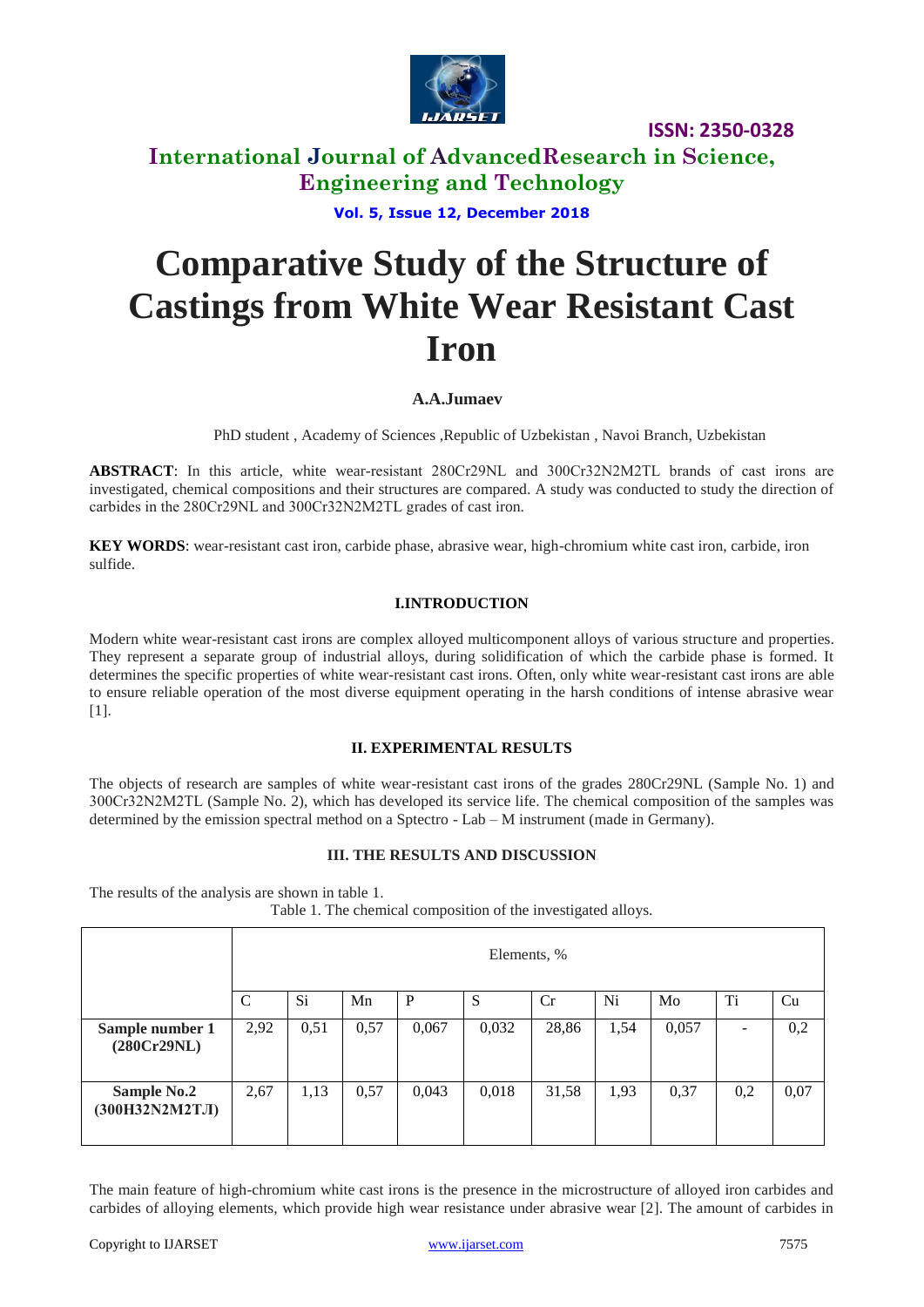

# **International Journal of AdvancedResearch in Science, Engineering and Technology**

**ISSN: 2350-0328**

#### **Vol. 5, Issue 12, December 2018**

the iron structure is the greater, the higher the carbon content. The type of carbides formed is determined by the ratio of the contents of chromium and carbon in the iron. At the same time, cast iron, in which the carbon content corresponds to eutectic and the ratio of chromium to carbon, ensures the formation of carbides of the type (Cr, Fe)<sub>7</sub> C<sub>3</sub> and the absence of carbides of the type (Cr, Fe)  $_3$ C, have the maximum wear resistance. The total amount of carbides (Total) in the samples:  $K_1 = 34.61\%$ ,  $K_2 = 32.56\%$  [3].

Increasing the size of carbide inclusions reduces the wear resistance of cast iron. The degree of influence of carbide sizes depends on the wear conditions and abrasive characteristics, which is associated with the influence of these factors on the formation of stresses in the carbides and on the distribution of stresses between the carbide and the metal base. Large carbide inclusions (especially in a soft matrix) crack and crumble under the action of stresses created by the abrasive particle and deformations of the base [5, 6]. Small - transfer part of the stresses to the metal base and do not collapse. In relatively "soft" conditions in the iron, larger carbides are permissible, in more "hard" in speed, hardness, sharpness, abrasive mass, the allowable size of carbides decreases [4].

The electron microscope SEM EVO Carl Zeiss NA 10 was used to study the microstructure of the samples.



**Fig.1. The structure of cast iron 280Cr29NL: × 1000, × 2000, × 5000.**



**Fig.2. The structure of cast iron 300Cr32N2М2ТL: × 1000, × 2000, × 5000.**

In particular, samples of cast iron brand 280H29NL, are composed of a high content of sulfur. Iron sulphides, which are formed at an elevated sulfur content, embrittles the alloy, and wear takes place with chipping of carbides.

The influence of the size, number and orientation of carbides in the structure of cast iron is particularly significant in terms of impact-abrasive wear. Under these conditions, the bonding strength of carbides with the matrix and their ability to evenly distribute the impact energy of an abrasive particle are of great importance.

The dependence of wear resistance of high-chromium cast irons was found not only on hardness, but also on the orientation of carbides of the type  $(Cr, Fe)_7 C_3$  with respect to the wear surface of the part [5].